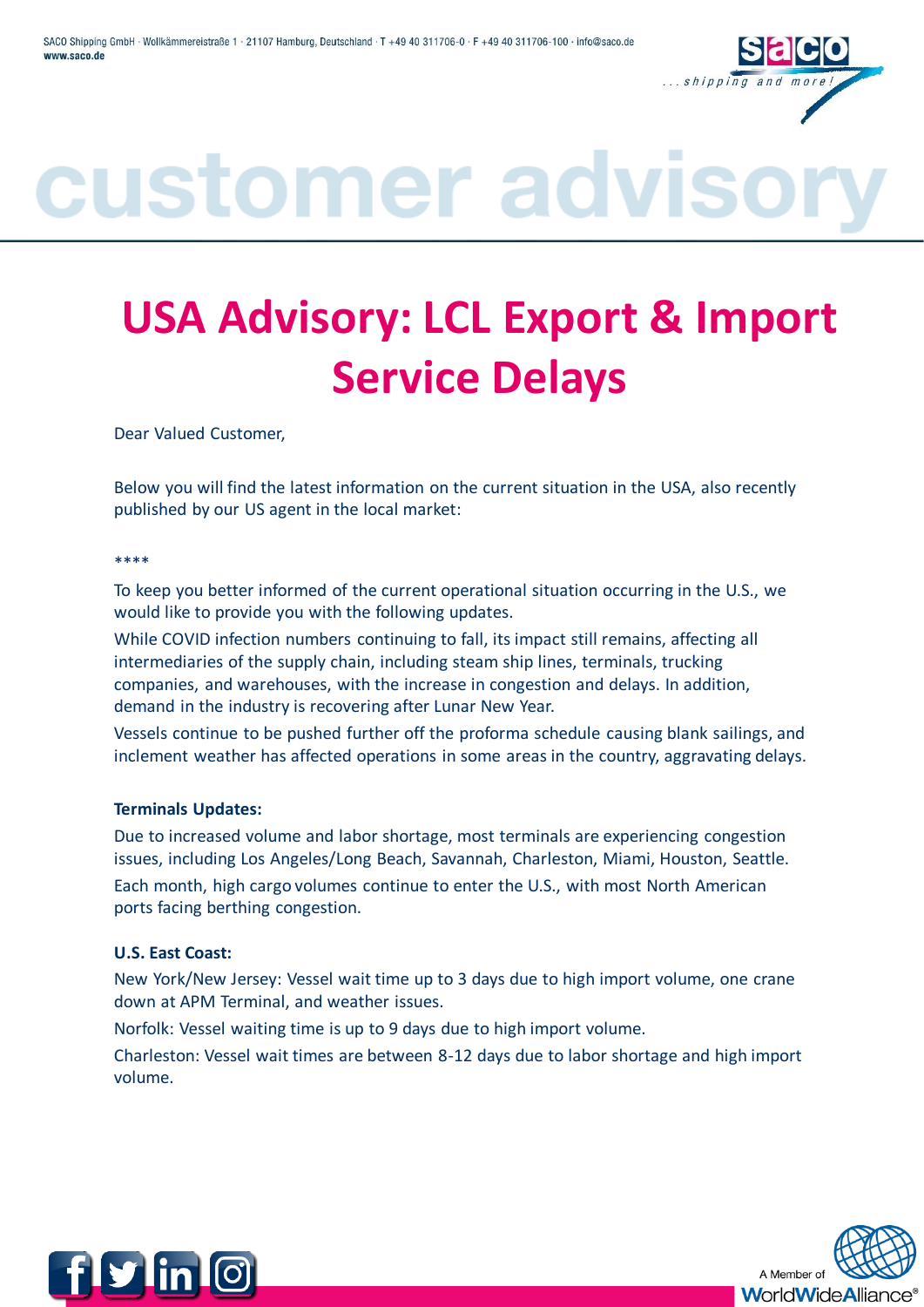

## customer advis

Port Everglades and Miami: Vessel wait times are up to 5 days due to high import volume. Equipment shortages are resulting in pick-up delays. Allocation and blank sailings are affecting the services out of MIA

#### **U.S. West Coast:**

Long Beach: Vessel waiting time is up to 36 days due to high import dwell and labor shortages. TTI Terminal yard utilization is at 67% capacity.

Los Angeles: Vessel waiting time is up to 35 days due to yard congestion, high import dwell, and labor shortages. APM yard has 80% of the capacity used.

Seattle: 3-day vessel wait time due to high import volume and labor shortages. Container terminals are more congested, and many containers are stored for weeks in a closed area until truckers can pick them up. All operations are delayed about a month, and transit times are much longer than in previous weeks due to blank sailings and vessel delays at the port pushing other vessel further back.

Oakland: up to 12 days of waiting time for containers from Asia and 17 days from Germany due to high import volume, labor shortages, and one berth down. Ships looking to berth in Oakland will now wait offshore, which will delay operations. The backlog is caused mainly due to a massive amount of empty containers in terminals waiting to be returned to Asia.

#### **U.S. Gulf Coast:**

Houston: Waiting time is up to 10 days due to high import volume, labor shortages, and port congestion.

#### **Rail Terminal Updates:**

BNSF & UP/LAX/LGB: There is severe congestion. Limited gate capacity, restrictions, rail car shortages, and limited reservations continue, causing increased delays on import rail units. There is limited allocation at this time. In Los Angeles, containers wait an average of almost 16 days before being picked up.

Chicago Rail Ramp: The rail facilities in Chicago are experiencing severe congestion due to dwelling containers and chassis shortages. There are gate restrictions and lane suspensions, causing extended delays in pick-ups and deliveries. The rails continue to monitor in-gates with allocation or reservations.

CP Schiller Park: Open and working under normal operating hours.

CSX Bedford Park: Limiting reservations for in gate to rail.